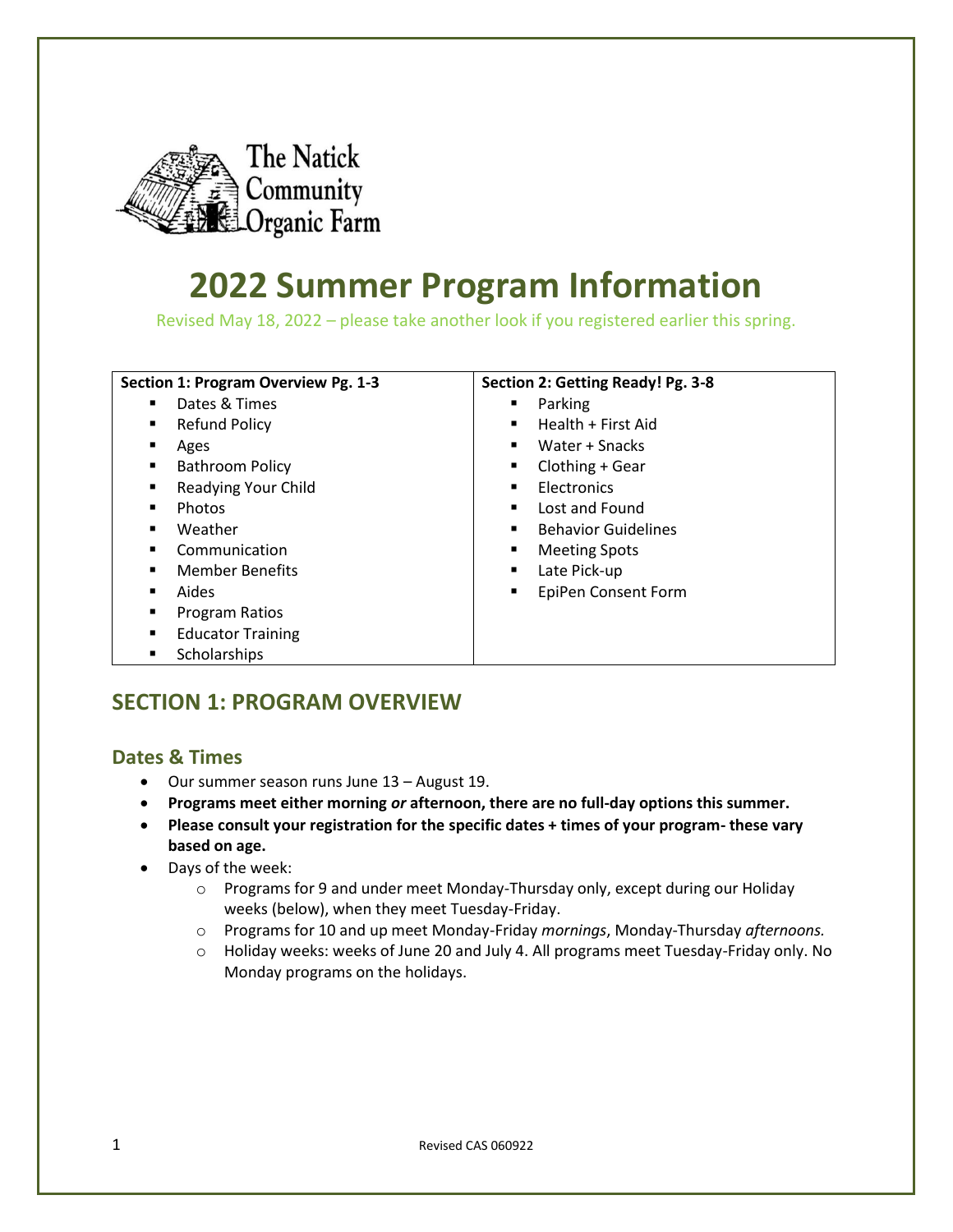• Time of day:

| Age                                                                     | AM session         | PM session                       |
|-------------------------------------------------------------------------|--------------------|----------------------------------|
| $3 - 7$                                                                 | $9$ am $-12$ pm    | $1 \text{ pm} - 4 \text{ pm}$    |
| Extended day for ages 3-7<br>(optional, additional,<br>register online) | $8:30 - 9$ am      | 4 pm $-$ 4:30 pm                 |
| $8 - 15$                                                                | $8:30$ am $-12$ pm | $1 \text{ pm} - 4:30 \text{ pm}$ |

# **Refund Policy**

- Until/through June 1, refunds, cancellations, and changes to program registrations can be made at no cost within 5 business days of registration. After 5 business days, changes will be subject to a \$25 fee. We do not pro-rate summer program fees or offer credits.
- After June 1, we do not grant refunds for cancellations or changes.

# **Ages**

Children must turn the correct program age on or by the scheduled program week, unless an exception has been granted in advance by the Assistant Director.

# **Bathroom Policy**

Children must be fully potty-trained to attend summer programs. Farm educators can assist with toileting and/or changing clothes, but do not change diapers.

# **Readying Your Child for Programs**

Our farm is a community farm open to the public for free from dawn to dusk, 7 days a week. We encourage all families to visit, especially those with children who are young and/or new to our programs. Family visits prior to scheduled programs can ease program day jitters.

# **Photos**

The Farm often takes pictures to use in its marketing materials. If you would prefer not to have your child's picture taken, email your request with the child and program name to communityprograms@natickfarm.org

# **Weather Policy**

- Natick Community Farm does not cancel due to weather. As a working farm, we do not shut down or stop working due to rain, snow, or cold.
- In high heat, staff will remind youth to hydrate, and take frequent group breaks. Staff will also plan for lower activity, sheltering in the shade, and hose spray downs.

# **Communications**

**Farm to Families.** We will use:

- Email- primary mode of contact. Please ensure communityprograms@natickfarm.org is added to your safe sender/contact list.
- Telephone- last minute program changes, issues, child illness etc.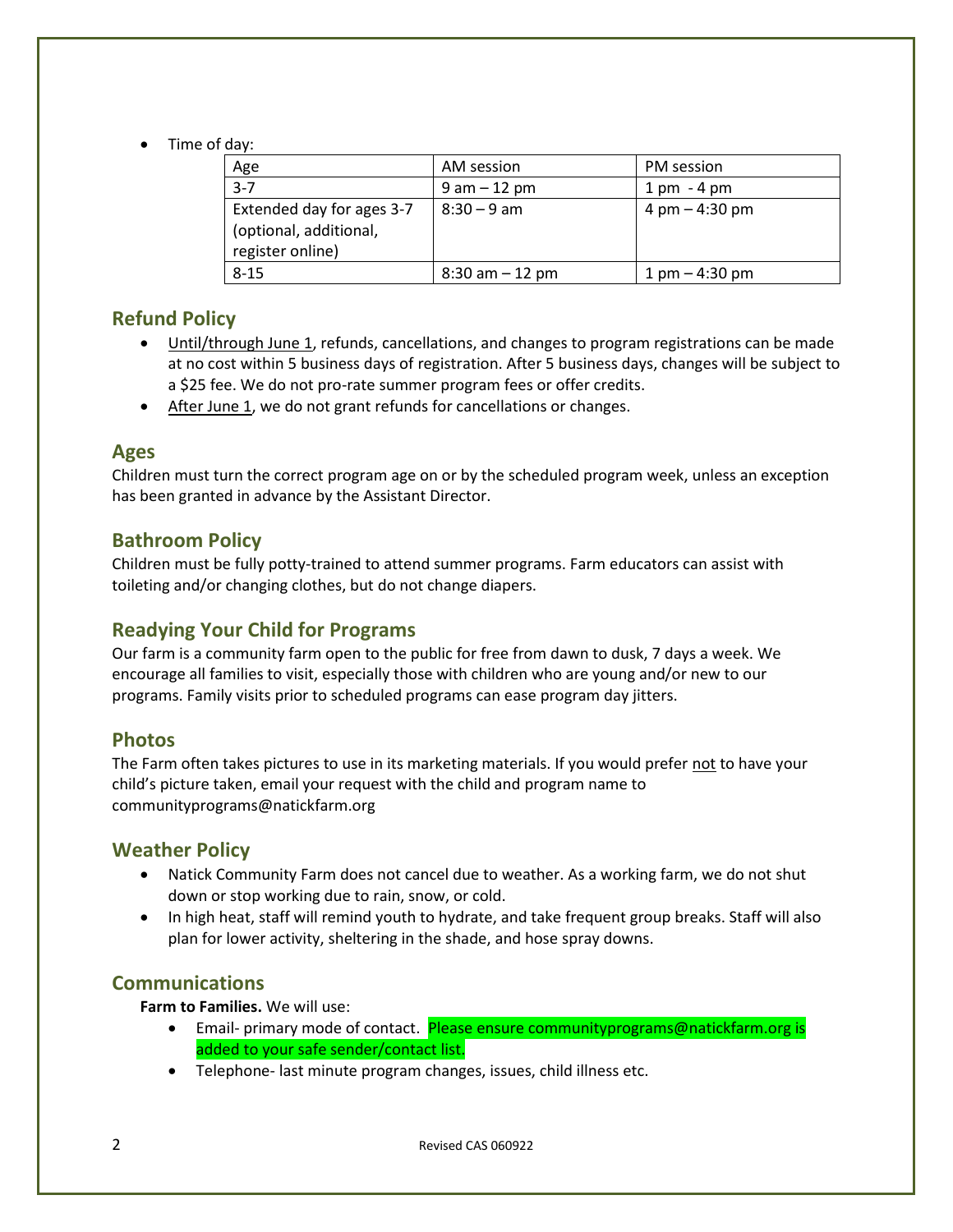**Families to Farm.** We ask you to use:

- Email- primary mode of contact.
- Telephone- anything related to COVID or health, last minute changes, issues
- Communityprograms@natickfarm.org
- 508-655-2204 option 1

#### **Key times you'll hear from us:**

- Upon registration: you'll receive an automated receipt and welcome message (separate emails)
- May 25: Email reminder of the June 1 program refund deadline
- The Thursday or Friday prior to your week's programs: "pre-flight" briefing on parking, meeting spots etc.

# **Member Benefits**

Current NCOF Members at the Crofter level (\$125) and above automatically save 20% on summer programs and get access to early registration on January 14, 2022.

### **Aides**

Parents are not allowed to participate in programs. All summer programs are drop-off. If your child needs to bring an aide (who is not the parent), please contact us.

# **Farm Educator to Child Ratios**

- 1:6 -- Summer Sprouts, Forest Explorers, Woodland Wanderers, Budding Farmers, Young Farmers, Growing Farmers
- 1:7 -- Jr. Working & Working Farmers

# **Farm Educator Training**

Summer farm educators complete both a background check and a week of on-farm training (or equivalent) prior to programs beginning. This training includes CPR/First Aid (including EpiPen), COVID protocols, hazard awareness, and other health and safety trainings.

# **Scholarships**

Summer Scholarships are available. Please contact the Assistant Director via communityprograms@natickfarm.org

# **SECTION II: GETTING READY!**

#### **Parking**

- Please park at the adjacent Memorial School parking lot and walk your child/ren over to the farm (+/- 4 mins.).
- If you are unable to make this walk, you may park in our lot.
- We limit driveway and parking lot access so that kids, farmers, and visitors are able to navigate the farm in a pedestrian–friendly way.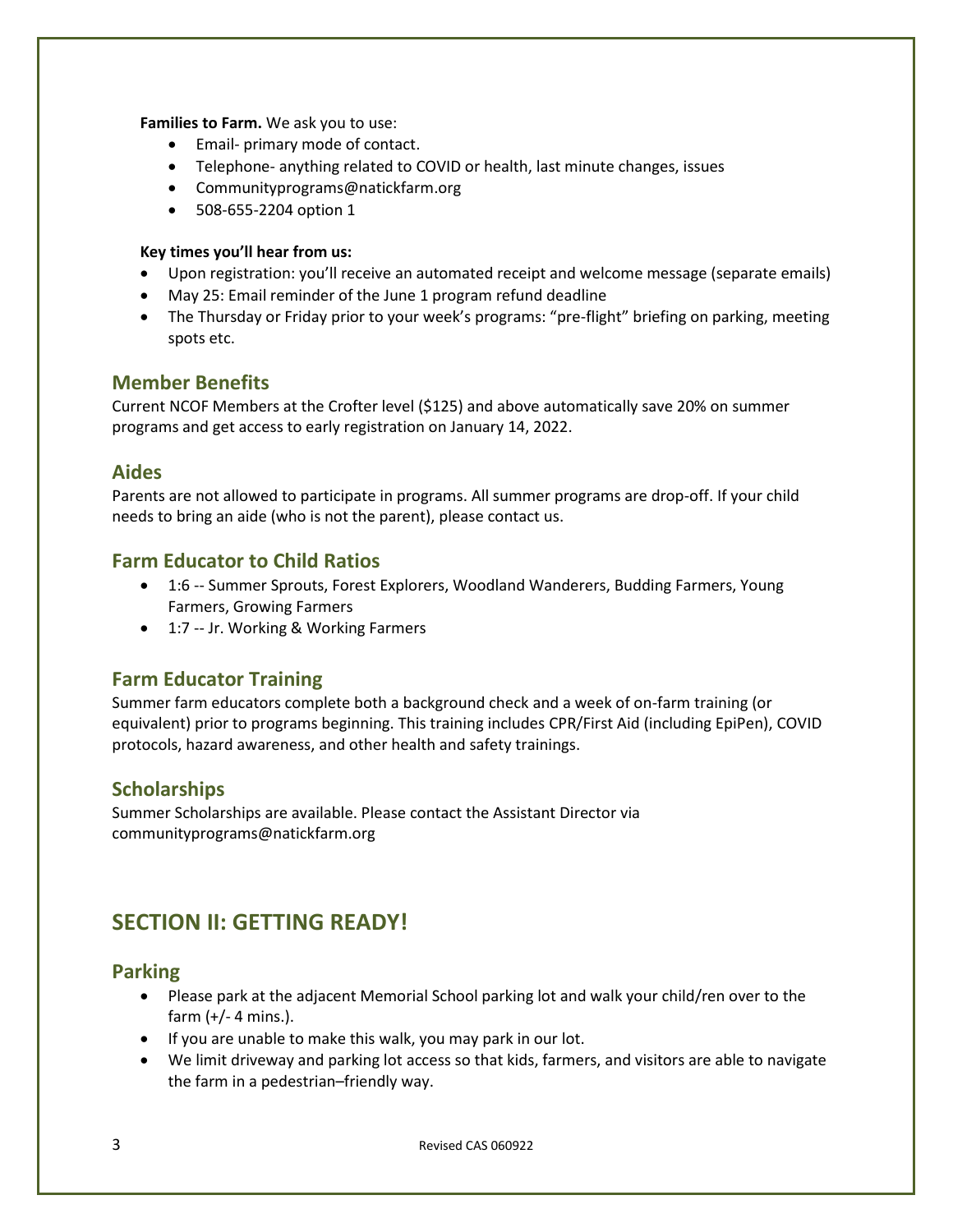# **Health**

#### **Sunscreen/Bug Spray/First Aid**

- **EpiPens & Allergies: We want to know if your child uses an EpiPen and/or has other severe allergies, please email communityprograms@natickfarm.org.** See last page to fill out an EpiPen permission form. Scan/email or mail back to us.
- Sunscreen & Bug Spray: Parents supply and apply both as needed. **As bug spray is a pesticide, it must be applied off-farm to help us maintain our organic certification.** Staff do not reapply sunscreen on children, but we can help talk kids through applying it to themselves.
- First Aid: Staff will wash scrapes and cuts with soap and water only, and apply a bandage. We do not apply any topical products (e.g. antibiotic or anti-itch creams, antiseptic washes) or offer any oral medications.
- Poison Ivy: If your child has been exposed to poison ivy, we will instruct them on washing the affected with Tecnu soap, which removes the irritating oils of poison ivy.

#### **Livestock**

- Children enter pastures only under the guidance of a trained farm educator.
- Children's programs do not enter pastures with cows or adult, male livestock. Programs with young children do not enter pastures with adult pigs.

#### **COVID guidelines (updated May 25, 2022 and subject to change)**

- Guidance and protocols are from the Commonwealth of MA and Town of Natick
- **If your child has a fever for any reason, please keep them home until they have been feverfree for 24 hours without fever-reducing medications.**
- **If you have any concerns that your child may be contagious, or have a bug, please keep them home until symptoms subside.**

While masks are not required, any individual who wishes to continue to mask, including those who face higher risk from COVID-19, will be supported in that choice.

If your child is *exposed* to COVID:

- They may continue to attend programming so long as they remain symptom-free.
- Those who can mask should do so until Day 10<sup>\*</sup>.
- Please test your child at home on Day 2 and Day 5 if at all possible. (Tests are recommended, not required.)

#### If your child *tests positive* for COVID:

- They must stay home for 5 full days.
- If your child is able\*\* to wear a mask, they may return to programming on Day 6, so long as:
	- o they are asymptomatic and/or symptoms are improving, AND
	- o they have been fever-free for 24 hours, AND
	- o they wear a mask through Day 10, *although masks can be removed as early as Day 6 so long as the child tests negative.*
- If your child is not able\*\* to wear a mask, they may return to programming, either: o on Day 11, if the child is not tested again, OR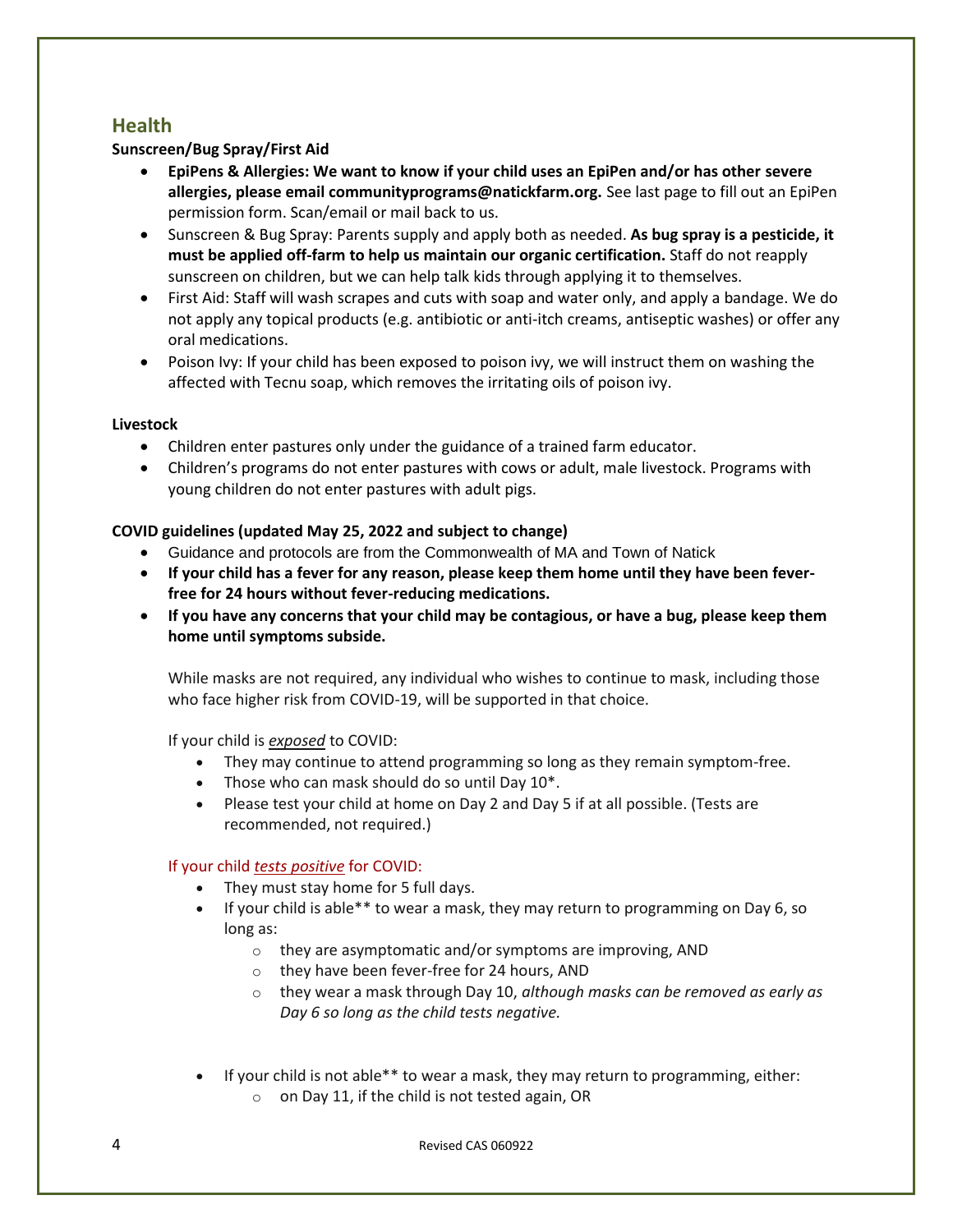- o *on Days 6-10, with a negative test*
- \* Counting Days:
	- Day 0, first day of symptoms OR day the positive test was taken, whichever is earlier

\*\* "Able to" = whether the individual is unable to consistently wear a mask due to young age (2 or under) or medical or behavioral condition

# **Water & Snacks**

- Please pack plenty of water and snacks for your child every day- young farmers need a lot of energy! Children will have many opportunities to refill their water bottle throughout the day. We encourage the use of reusable water bottles and snack containers.
- Due to the prevalence of nut allergies, we request no nut snacks please.
- We often sample farm produce. Please alert us to your child's allergies.
- **We discourage sending sweetened drinks (juice, soda, teas etc.) and heavily-sweetened snacks (e.g. gummy snacks) to the farm, as these attract stinging insects.**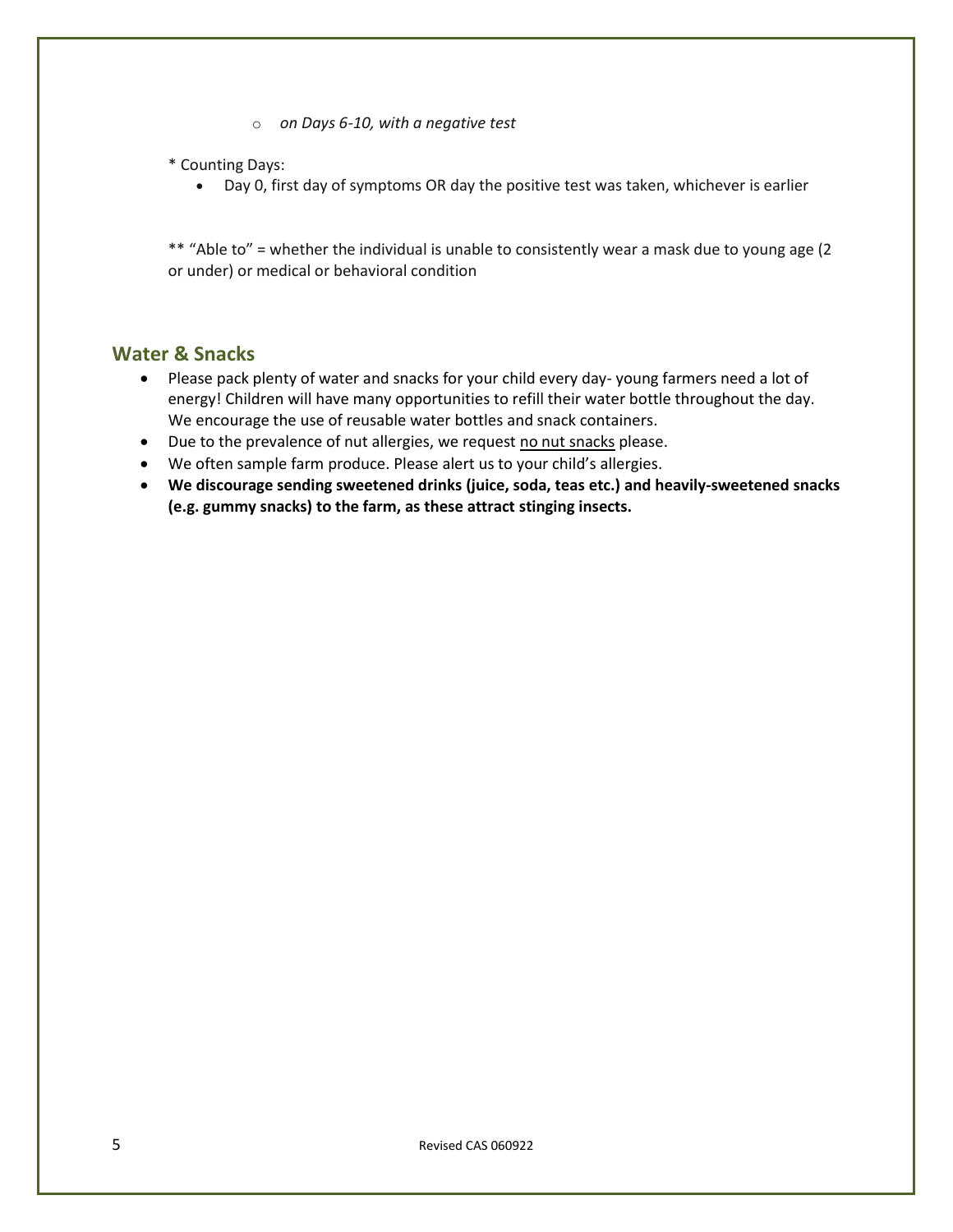# **Clothing Requirements**

Our clothing requirements are simple but important to keeping children's skin protected, minimizing tripping, and staying dry on rainy days. And, nothing beats mucking out the chicken coop or exploring a stream with waterproof boots! Remember: *"There's no such thing as bad weather, only bad clothes."*

#### **Spare Clothes**

- Spare clothes are required for kids of all ages.
- **A full change of clothes is required for Summer Sprouts, Forest Explorers, Woodland Wanderers, Budding/Young/Growing Farmers. Please pack a shirt, pants, socks, and underwear in your child's backpack.**

**Getting Dirty:** Clothing and footwear CAN and WILL get dirty this summer. Please help your child pick clothes accordingly.

#### **Please label all clothes, boots, water bottles, and backpacks.**

Summer New England weather can be fickle, so be sure that your child has the right gear for the (changing) weather.

| Clothing                                                                                                                                                                                      | <b>Footwear</b>                                                                                                      |
|-----------------------------------------------------------------------------------------------------------------------------------------------------------------------------------------------|----------------------------------------------------------------------------------------------------------------------|
| <b>Must-Haves</b>                                                                                                                                                                             | <b>Must-Haves</b>                                                                                                    |
| Base layer: t shirt or long sleeve. We<br>$\bullet$<br>recommend long sleeves for woodland<br>programs to protect skin.                                                                       | Sturdy, closed toe sneakers or boots. Rain<br>٠<br>boots are OK.                                                     |
| Second layer: something for cooler days<br>$\bullet$<br>or mornings-sweatshirt, fleece, long<br>sleeve<br>Third layer: waterproof jacket for rainy<br>$\bullet$<br>days (rain pants optional) | No sandals, flip flops, or Crocs.<br>This is a safety requirement.<br>Kids without proper footwear may be sent home. |
| Nice-to-Haves<br>Sun protection: hat, sunglasses, long-<br>sleeve shirt                                                                                                                       | Nice-to-Haves<br>For younger children, water shoes for<br>stream splashing                                           |

*While some of these guidelines are geared to younger children, parents of older youth should adapt this information accordingly.*

# **Electronics**

Children may not use electronics on the farm during programs, including cell phones and cameras.

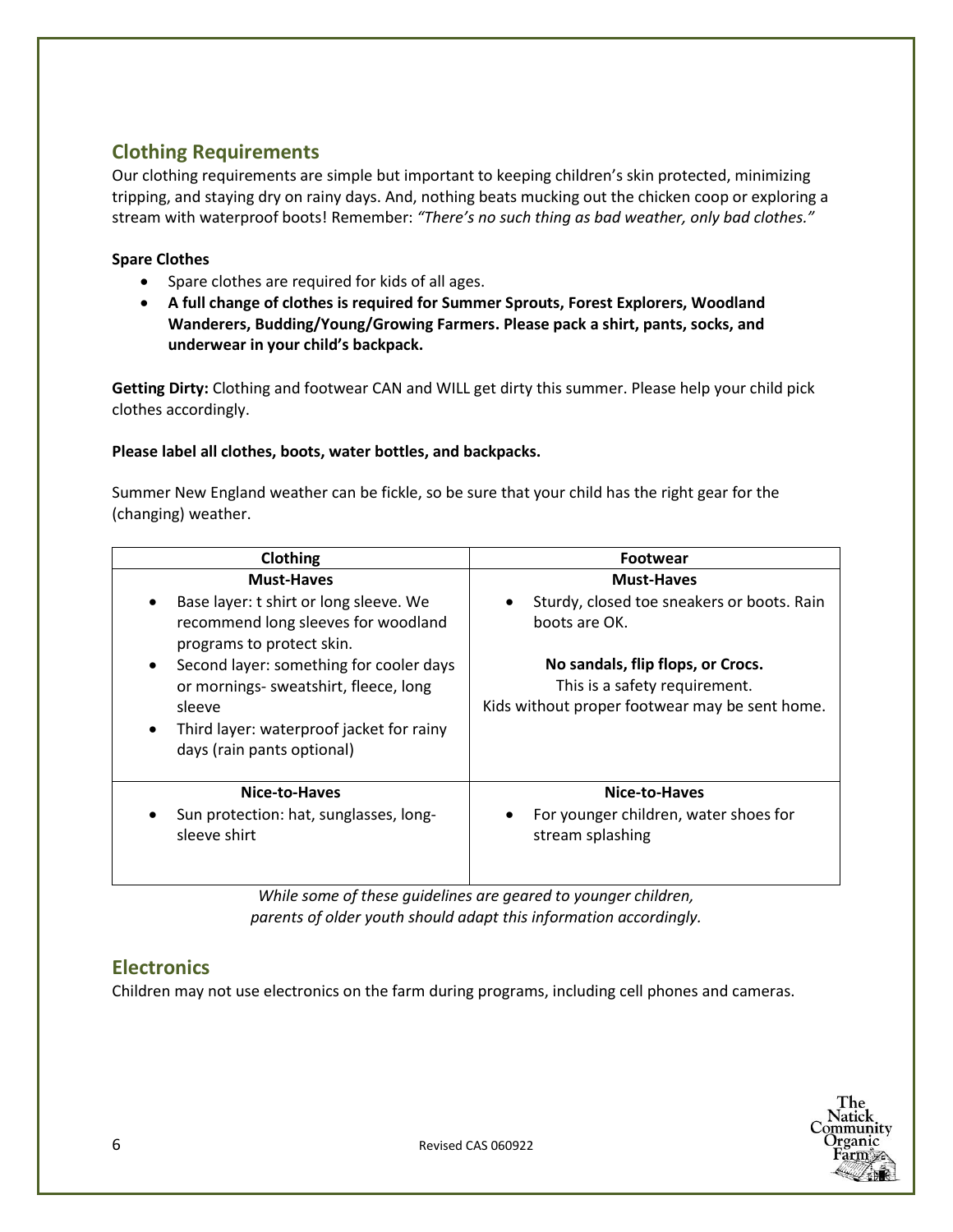# **Lost & Found**

A Lost & Found bin is located at the farm and is emptied frequently. Please ensure your child's items are labeled with their name. We do our best to help your child track down lost items, but of course we can't guarantee we'll find them.

# **Behavioral Guidelines**

We invite our guests to be happy, curious, engaged, and respectful when visiting the farm. NCOF is a working farm and we want you to be part of the process. Appropriate behavior is encouraged at all times. We ask that all visitors help us care for the farm and animals by respecting the:

| <b>Animals</b>                                                                                                | <b>Farm and Environment</b>                                                                                                                              | Group                                                                                                              |
|---------------------------------------------------------------------------------------------------------------|----------------------------------------------------------------------------------------------------------------------------------------------------------|--------------------------------------------------------------------------------------------------------------------|
| <b>Quiet voices</b><br>Walking feet<br>$\bullet$<br>Gentle hands<br>Respect the animal's<br>$\bullet$<br>home | Move carefully around<br>$\bullet$<br>plants and fields<br>Clean up your space at<br>$\bullet$<br>the end of an activity<br>Respect the farmers'<br>work | Listen to educators and<br>$\bullet$<br>peers<br>Show kindness towards<br>$\bullet$<br>others<br>Share with others |

Unacceptable behavior can put your child, the other children, and the animals at risk. Unacceptable behavior will be addressed by the teaching staff and escalated to the Assistant Director if/as needed.

Unacceptable behaviors include cruelty to the animals, violence towards others, gross disrespect, bullying, swearing and foul language, blatant disregard towards educators, and willful destruction of crops, structures, or produce.

- $\triangleright$  At the first instance of unacceptable behavior, NCOF staff will discuss it with the child's caregiver. The Assistant Director will email a follow up.
- $\triangleright$  The second instance will result in the child being sent home for the day. The Assistant Director will also follow up in an email.
- $\triangleright$  If there is a third instance, the child will be unenrolled from subsequent programming this summer. This communication will come from the Assistant Director.
- $\triangleright$  Note: The Assistant Director and educators may call a behavioral meeting at either the second or third instance, depending on the severity of the behavior. This meeting will determine if the child can return to the program.

No refunds will be issued if a child is asked to leave a program due to unacceptable behavior.

Note that these three steps are a guideline. If the first instance of inappropriate behavior is severe, we may escalate first steps as needed.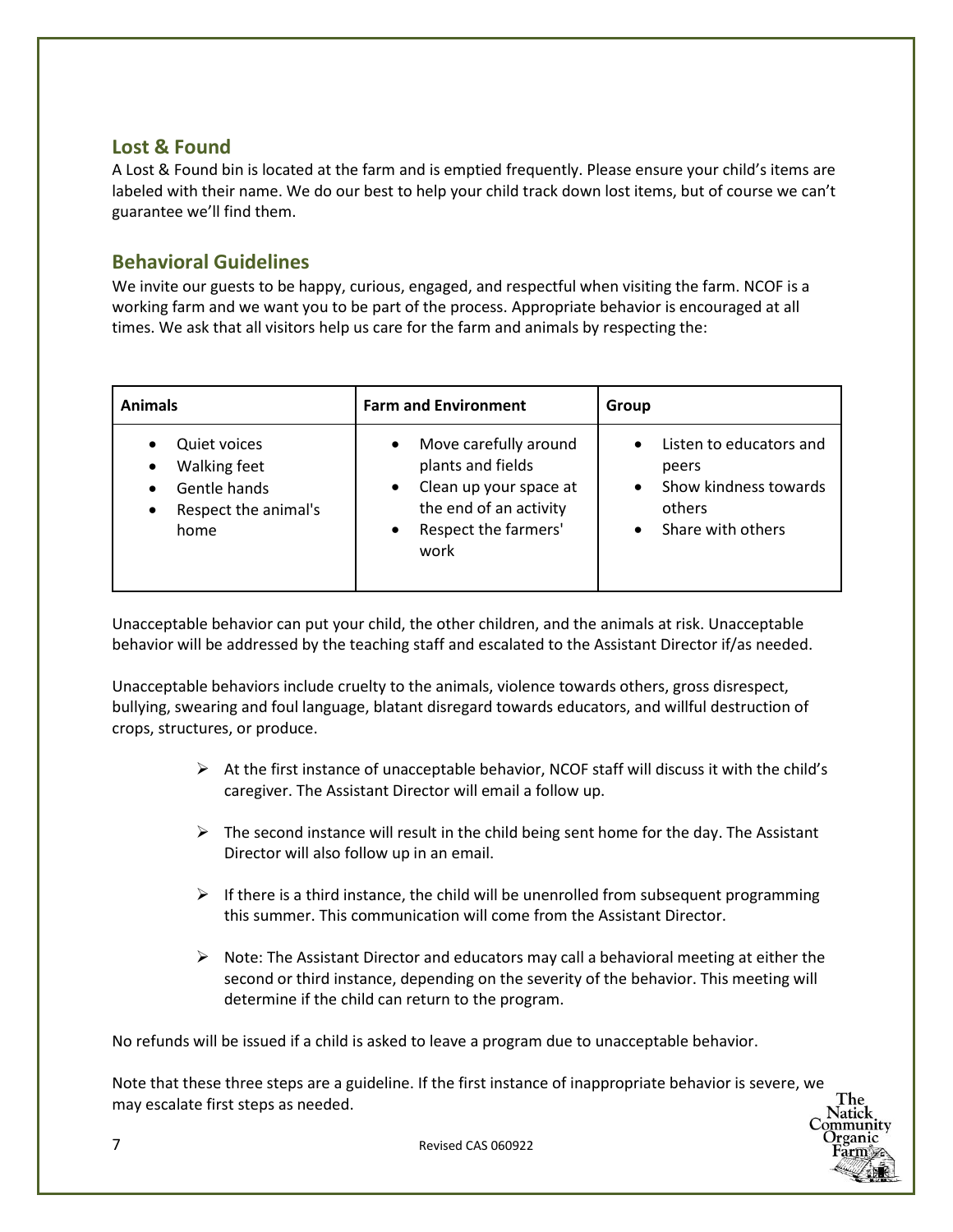# **Meeting Spots**

We will send a map of the farm with these spots in our "pre-flight" email the week before your program.

| Program                     | <b>Ages</b> | <b>Meeting Spot</b> |
|-----------------------------|-------------|---------------------|
| Forest Explorers            | 3-5         | Woods Path          |
| Summer Sprouts              | 3-5         | <b>Sprouts Gate</b> |
| <b>Budding Farmers</b>      | $4 - 5$     | Gazebo              |
| <b>Woodland Wanderers</b>   | 4-7         | Woods Path          |
| <b>Young Farmers</b>        | $6 - 7$     | Apple Tree          |
| <b>Growing Farmers</b>      | $8-9$       | <b>Big Tent</b>     |
| Jr. Working Farmers         | 10-11       | <b>Big Tent</b>     |
| <b>Working Farmers</b>      | 12-15       | Sugar Shack         |
| Early Drop Off/Extended Day | $3 - 7$     | TBD                 |

# **Late Pick Up Fees**

A late pick up fee of \$1 per minute will be charged after a 5 minute grace period.